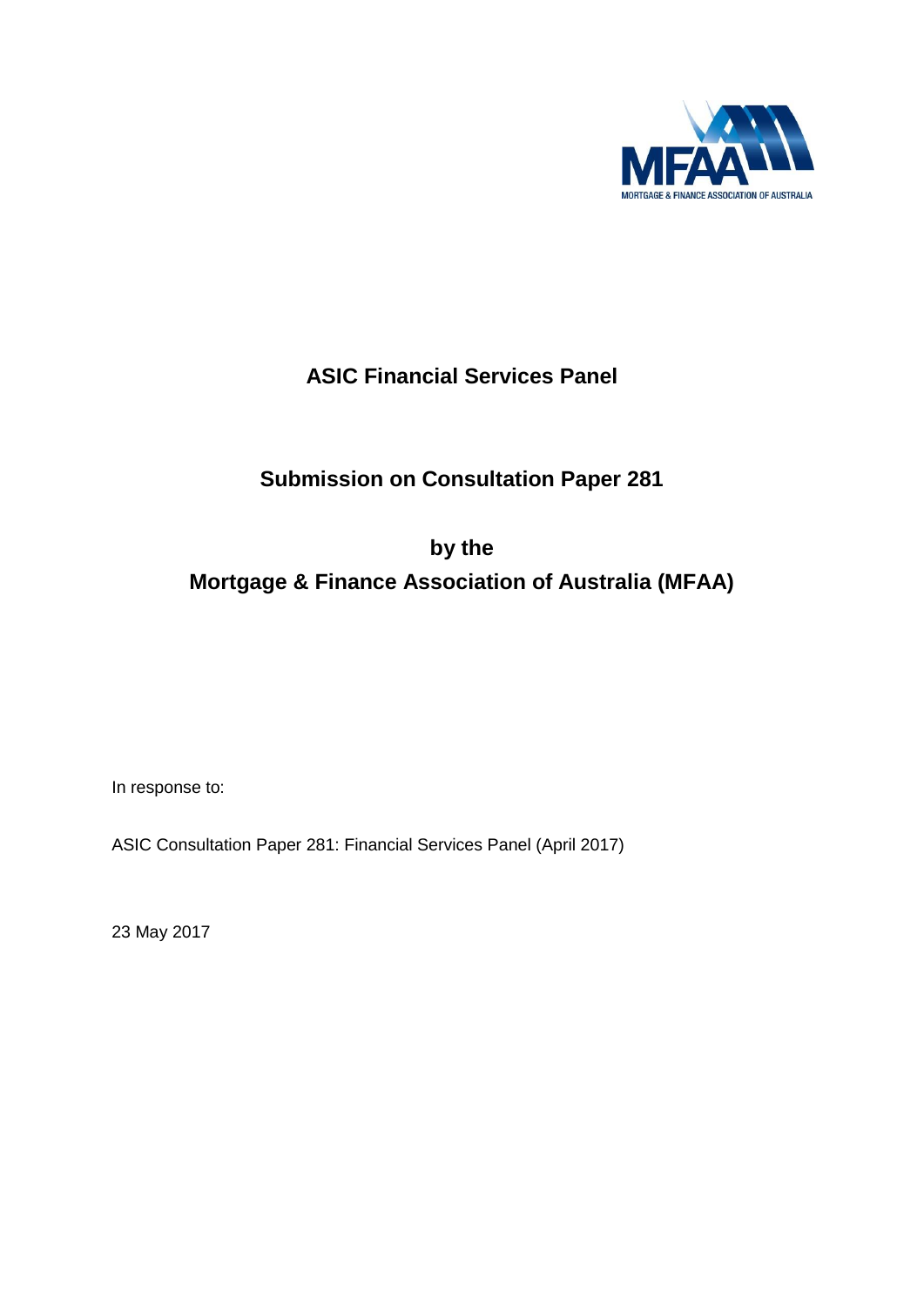

 $GPO$  Box  $144$ Sydney NSW 2001 1300 554 817 enquiries@mfaa.com.au

Breshna Ebrahimi Australian Securities and Investments Commission GPO Box 9827 Sydney NSW 2001

Email: [policy.submissions@asic.gov.au](mailto:policy.submissions@asic.gov.au)

## **ASIC Consultation Paper 281: Financial Services Panel**

The Mortgage & Finance Association of Australia (MFAA) thanks the Australian Securities & Investments Commission for the opportunity to make a submission on the proposals raised in ASIC's Consultation Paper 281: Financial Services Panel.

Established in 1982, the MFAA is focused on the representation and maintenance of professional standards for mortgage and finance brokers and other intermediaries, including mortgage management businesses and non-bank lenders.

Its membership profile also includes ADI and non-ADI lending institutions that distribute their products via intermediaries and businesses that provide support services to the mortgage and finance sector. The MFAA's current membership is in excess of 12,900 individual and business members.

## **Overview**

The MFAA is supportive of the concept of an ASIC Financial Services Panel (Panel) and industry involvement in the selection and appointment of Panel members provided that appropriate outcomes are delivered to both the consumers and to the industry participants involved. Allowing the inclusion of industry participants on the Panel will provide peer review, current industry knowledge, skills and experience that may not be available to those individuals who currently review material placed before the Regulator relating to inappropriate conduct in making enforcement decisions about industry practitioners.

The MFAA urges the Regulator to consider including experienced member representatives of the MFAA in any pool of individuals who may make themselves available for selection to a Panel appointed to review matters involving alleged misconduct of an industry participant from the credit sector.

Our understanding is that the Panel would operate alongside ASIC's current administrative processes (rather than replacing them) and would:

• offer industry insight into a matter under review;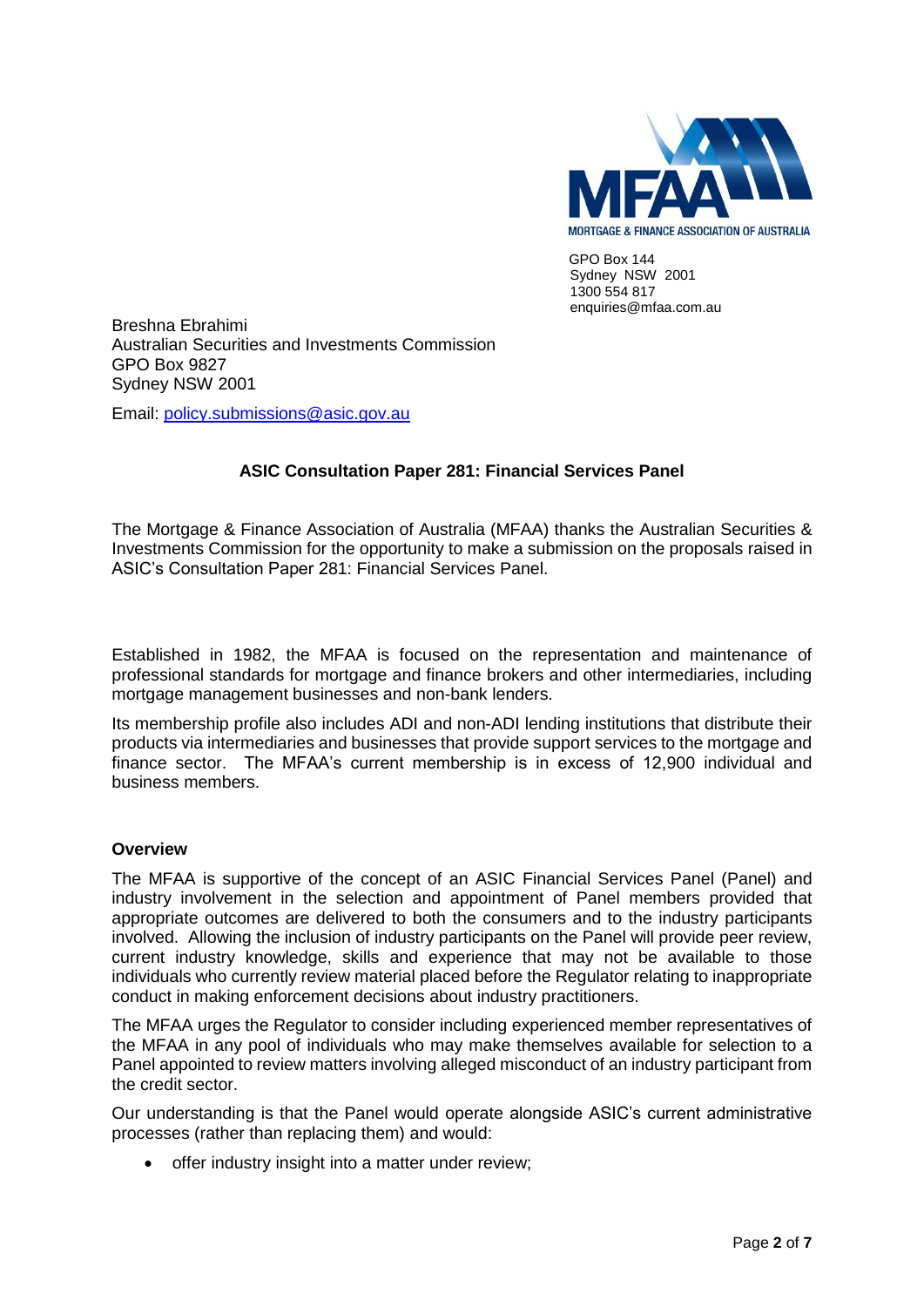- supply assistance into what is considered usual, acceptable and appropriate conduct in the relevant industry sector; and
- not add any substantial delay to enforcement resolution timelines.

This submission addresses each of the proposals as they appear in the Consultation Paper.

#### **B1Q1 How would the Panel improve regulatory outcomes?**

The concept of peer review of ASIC disciplinary and regulatory processes is well established, and if designed correctly can lead to better outcomes. In terms of regulatory outcomes, the Panel should bring with it experience across all aspects of the financial services value chain, and ensure that all industry participants are represented in some way.

If constituted in a truly representative way, the Panel could:

- provide useful advice on the appropriate type of regulatory response (ASIC enforcement, legislative change or self-regulation);
- assist with implementation to ensure that regulatory change actually achieves the outcomes desired;
- provide peer-based compliance advice including how to implement change in the most efficient manner, and how to minimise avoidance;
- provide advice on emerging industry changes; and
- give the relevant industry sector some satisfaction that reviews of alleged misconduct have had industry peer involvement and not just regulatory oversight.

The panel can also ensure that customer outcomes remain the focus of all proposed regulatory responses, with a genuine focus on the interface between customer and broker, financial services provider or institution.

The MFAA has a strong track record, demonstrable through its disciplinary and Tribunal process, on working with ASIC in a constructive manner to improve customer outcomes, and to strengthen effective regulatory oversight. This demonstrates the benefit of peer review in regulatory change.

Additional examples include our work with ASIC on the industry funding model and the ASIC broker remuneration review. Equally, as the MFAA represents brokers, aggregators and lenders, we are uniquely placed to provide advice particularly across the entire mortgage finance value chain. It also has a history of working well with other industry associations to achieve an agreed industry approach.

#### **B1Q2 How do you see the Panel, as a peer review mechanism, enhancing the impact of ASIC's administrative decisions?**

Our assumption is that 'administrative decisions' refer to powers to:

- make banning orders;
- issue infringement notices; and
- cancel, suspend or vary Australian Financial Services Licences and Australian Credit Licences.

The MFAA's own disciplinary process, which was established in 2004, was the industry's only effective quasi-regulator prior to the implementation of the *National Consumer Credit Protection Act*. The MFAA's disciplinary regime is well respected within the industry and its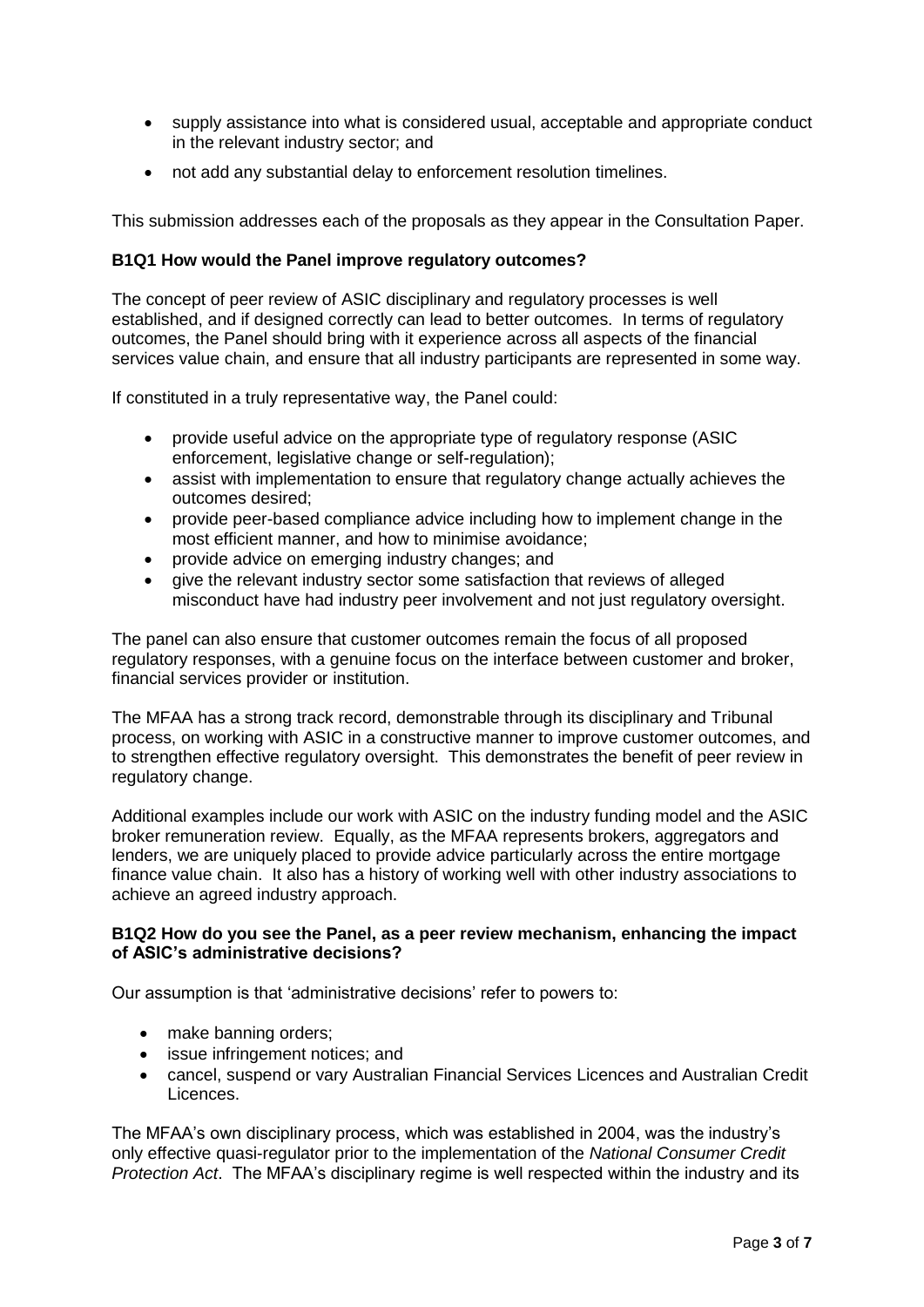decisions involving serious outcomes, which are: expulsion from, or suspension or cancellation of, membership are published within the industry and to others (including ASIC). This publication generally has serious effects on the member involved. Very often these matters are reported to the MFAA for adjudication prior to the matter being put forward to ASIC. In addition, the MFAA's timelines on resolution of these matters are generally reasonably short.

The MFAA's regime is a peer review process where a three-person Tribunal is formed, chaired by a non-member solicitor, and following appointment of two members from a pool of senior and experienced practitioners, these three individuals review the relevant matter, consider evidence supplied by the complainant(s), seek feedback from the member(s) involved and then come to a decision. The onus is on a complainant to provide evidence to support allegations of misconduct.

In many cases, MFAA Tribunal decisions have resulted in subsequent ASIC banning orders or cancellation of an Australian Credit Licence.

In many cases these are leading indicators on misconduct because a potential 'bad apple' will often be subjected to the MFAA's disciplinary regime before ASIC investigation. Peer review of these processes may minimise duplication of processes, and often provide a deeper understanding of the facts involved. Equally, peer involvement will help to streamline processes to minimise overlap, and in cases where effective action has been taken at the industry level, may negate the need for further enforcement action by ASIC. It will also enhance natural justice, as the Panel will contain industry experts who will be able to better determine whether activities are merely negligent or something more serious.

#### **C1Q1 What are your views on the Panel initially only being referred matters to consider that relate to the making of banning orders?**

The MFAA believes that initially this is the area where the Panel can have its greatest impact. The making of banning orders has an important impact on the industry and it is important that the process is supported by the industry and has the confidence of all industry participants. The Panel, if appropriately constituted, will have direct experience in the day to day activities of industry participants, and will therefore bring an industry-focussed perspective to banning procedures. This experience will also enable ASIC to better determine which cases have the most significant customer impact, and indeed the behaviours it should be trying to eradicate.

It is, however, important that the Panel does not slow the process down, as it is important that decisions are delivered in a timely fashion. The proposal to only send certain matters to the Panel (based on complexity, or the need for a hearing) is a good starting point, but we need to ensure that these criteria are realistically set and complied with – lest the panel be sent cases which could be dealt with administratively by ASIC.

The Panel should have relatively wide powers to recognise the extent of any misconduct and apply only appropriate sanctions. This may involve the provision of information from deidentified historical regulatory decisions that included a ban and upon what basis, or bases, these decisions were made.

Also, a banning order, in the view of the Panel may be inappropriate or insufficient. The Panel should be allowed to recommend other forms of enforcement including, for example, the issue of an infringement notice or cancellation of a licence, or perhaps some lesser alternative. This may be a challenge to determine initially until some precedents have been recorded upon which a subsequent Panel may rely.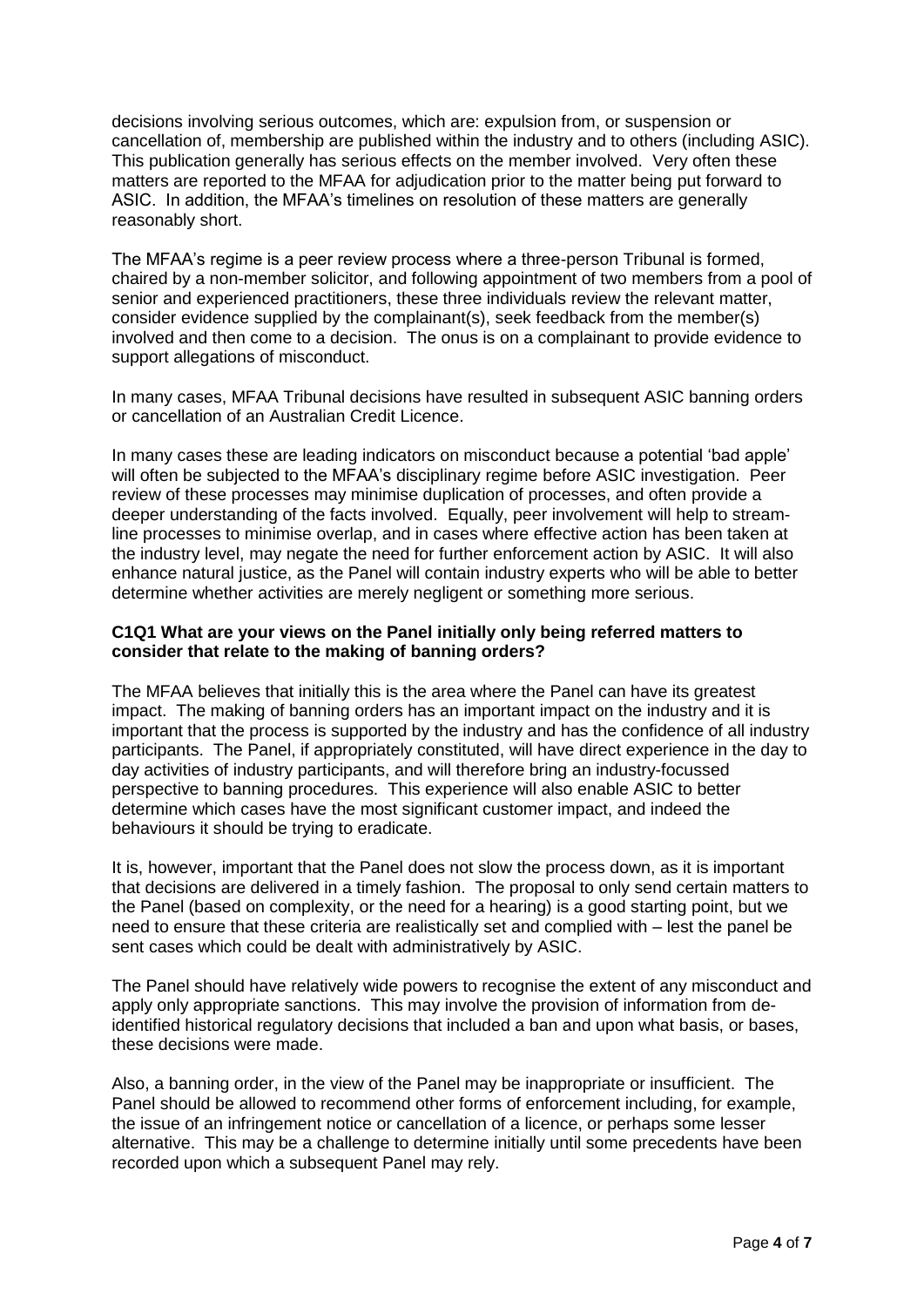#### **C1Q2 What other areas of regulatory priority should be included in the scope of the matters to be considered by the Panel (in addition to individual misconduct in the financial services and credit industries) either now or in the future?**

Over time, the panel could provide advice on all areas of industry change or consumer concern, for which a regulatory response is being considered. The Panel should not in any way limit the wider industry consultation approaches around regulatory change, but could help ASIC to initially prioritise the issues of concern.

The Panel could also help ASIC to:

- be more forward looking in its regulatory outlook;
- have a stronger focus on self-regulation (where appropriate); and
- enhance industry consultation processes by ensuring that the right organisations and associations are consulted on the appropriate issues.

An example of where the use of a Panel may have been more effective includes in the early stages of industry consultation on the ASIC industry funding model's development, and in the ASIC response to the review on External Dispute Resolution. Such processes could be introduced over time, so as not to initially distract the Panel during its establishment phase.

#### **C2Q1 Is 'complexity, significance or novelty' an appropriate measure for the types of matters to be considered by the Panel?**

All of these measures are appropriate for the determining of the types of matters to forward to the Panel, however, work needs to be done on what the definitions of each will be. 'Complexity' could be based on the scale of the matter; the number of customers involved; the reach across the value chain; or even the type of product involved.

The Panel would provide extremely good understanding of product and practice, ensuring that such complexity can be considered appropriately. The complexity, however, needs to be assessed against the Panel's role and skills base. If ASIC is facing a complex matter, it needs to first ask whether the Panel has the specific expertise to assist before the matter is referred to it. Many complex matters will be just as complex to the Panel, and could in some cases be better resolved by ASIC alone.

The issue of 'significance' is a good determinant. 'Significant' needs also to be well defined. It could relate to scale, scope, customer impact or profile. In all of these cases, the Panel could play a role in ensuring that justice is both done and seen to be done. As for novelty, this is in many ways similar to complexity, and only 'novel' cases which the Panel has the specific expertise to resolve should be forwarded to it.

In addition, matters may be relatively 'ordinary' but perhaps, for example, evidence of misconduct provided may need industry participant insight to determine whether or not the activities of the individual(s) in the matter were appropriate in the circumstances.

#### **C2Q2 What are your views on how ASIC should distinguish between 'complex' and 'simple' matters and which do you see as more appropriate to be considered by the Panel?**

As mentioned above, complexity could be determined by the:

- scale of the matter:
- nature and seriousness of the matter;
- number of customers impacted;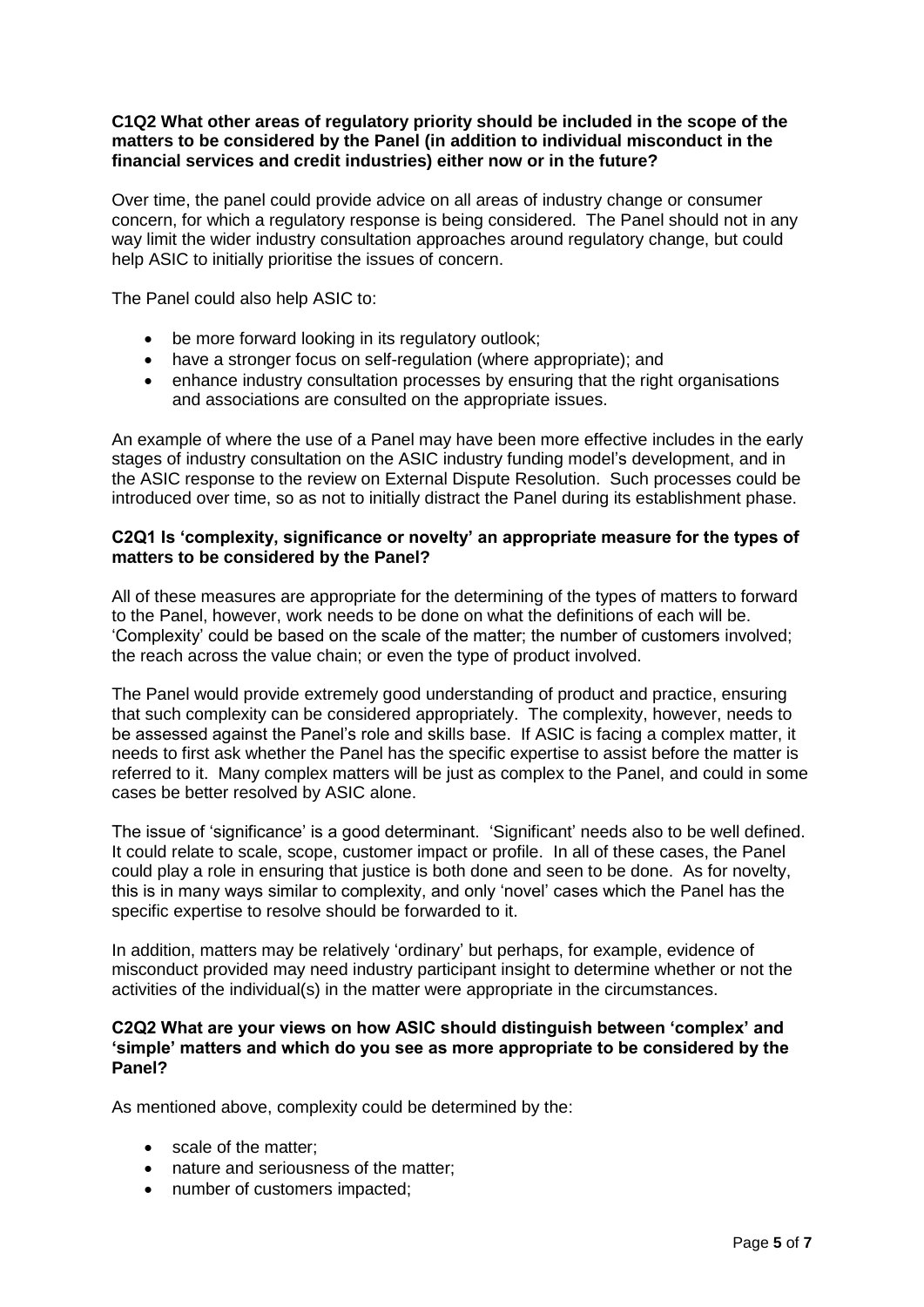- types of products involved;
- mitigating factors, if any; or
- reach across the value chain.

In terms of reach across the value chain, this is when the matter impacts more than one industry participant. For example, in the broking space it could involve a matter relating to a licensed broker and aggregator; or when it relates to a credit representative, aggregator and lender.

Matters referred to the Panel should be considered on the basis of the Panel's expertise to supply useful information or input on whether or not the activities alleged in the misconduct were within the normal parameters of acceptable behaviour within that particular sphere of operation and whether the Panel could therefore make a recommendation of an appropriate resolution or, if necessary, sanction.

#### **C2Q3 What alternative or additional criteria should be used to assist in determining which matters would be referred to the Panel?**

As mentioned above, the issue of suitability for the Panel to review is vital. Certain matters may well be complex in nature or indeed novel, but they may not be worthy of reference to the Panel. The test should be whether the Panel can actually add value to the process in terms of industry expertise, insight or process. Insight and expertise will help ensure that the right decision is made; and the process will help guarantee natural justice. Adding this as an overall objective of the referral process will ensure that cases are not just passed to the Panel to free up ASIC resources, but rather are referred only when the Panel can actually add value.

## **C3Q1 Should uncontested matters also be referred to the Panel?**

As a general rule, no. The only time where it may be appropriate is when there are wider, systemic issues at play. This could be another criterion employed.

#### **C4Q1 What other administrative powers should we delegate to the Panel (in addition to the power to make banning orders) now or in the future?**

The examples given are potentially things which the Panel could deal with, but again only in exceptional circumstances. The key test needs to be the value the Panel can bring to the process, lest it simply duplicate existing efficient ASIC processes.

If the Panel considers that the alleged misconduct does not warrant a serious sanction such as a banning notice, it could also be given the power to:

- issue a Warning Notice that an activity is inappropriate and any repetition or other further report to ASIC will incur a serious outcome; or
- issue an Infringement Notice or recommend that ASIC issue one; or
- issue a Public Warning.

## **D1Q1 Of the options for the Panel's composition that we have set out in Table 1, which is the most suitable for the Panel's purpose?**

Option 1: As we understand it, the Panel would be selected from a pool of either financial services or credit industry experts depending on the matter(s) in hand. If the Panel is to remain at three, then the MFAA would support option 1 – allowing the inclusion of two industry participants. This is the optimal way to ensure that the Panel has the right skills, technical expertise, and up-to-date financial services or credit knowledge as appropriate.